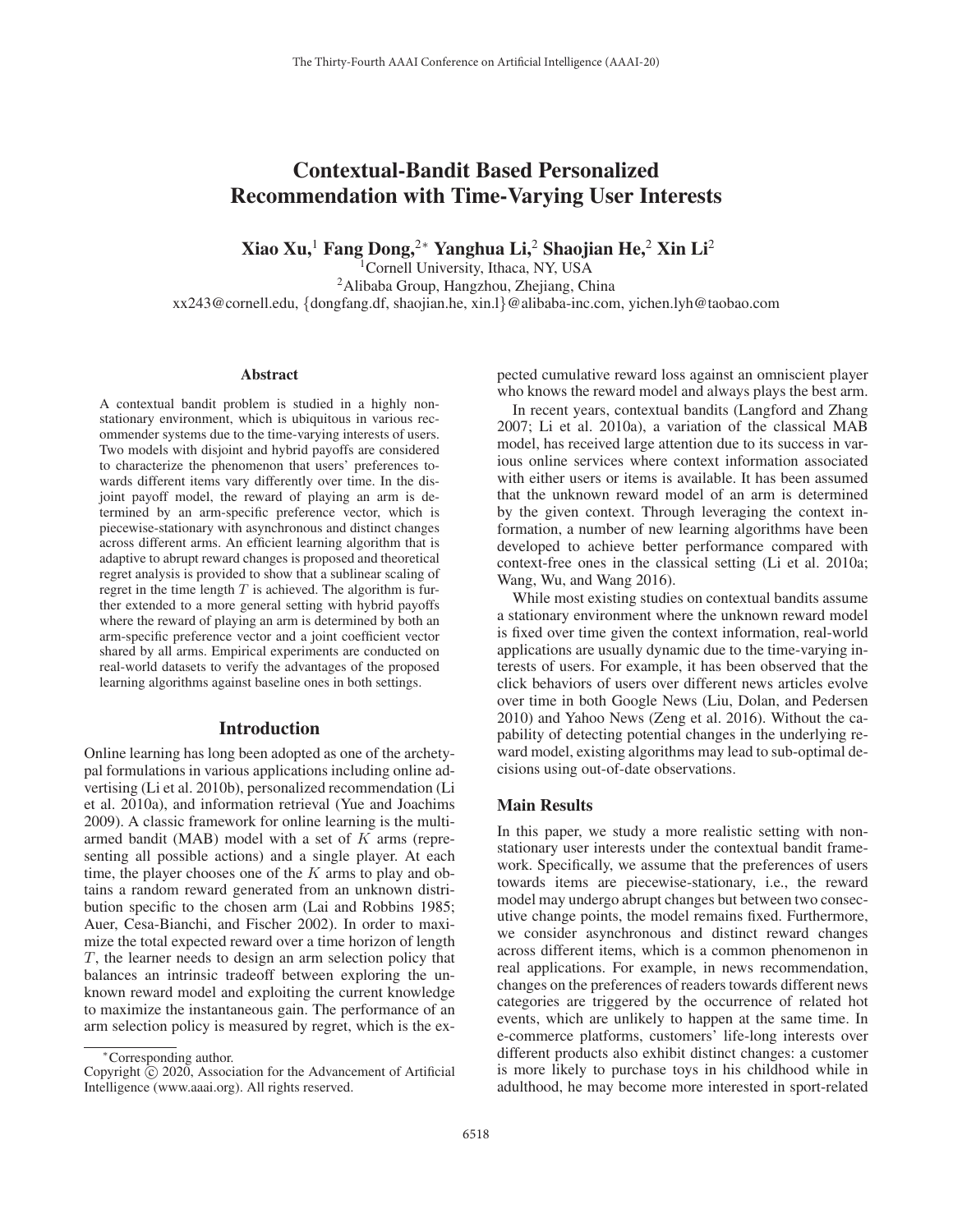products. However, the preference changes over the two categories can happen asynchronously as there may exist a time period (e.g., adolescence) when the customer likes both toys and sports. Moreover, it is possible that the customer's preferences towards other products (e.g., snakes) remain unchanged over time. To characterize such phenomena, we consider two reward models with disjoint and hybrid payoffs as described below.

In the disjoint payoff model, we assume that the expected reward of playing an  $arm<sup>1</sup>$  is the inner product of the given context vector and an arm-specific unknown coefficient vector, which represents the preference of the user towards the arm. The preference vector is assumed to be piecewise-stationary and the change points are different across arms. We propose an upper confidence bound (UCB) based algorithm that selects arms by estimating the unknown preference vectors from past observations. To address the challenge of time-varying interests, the algorithm adopts a change-detection procedure to identify potential changes on the preference vectors. Once a change is detected, an efficient restart is applied to re-estimate the preference vector using up-to-date observations. We provide theoretical regret analysis of the proposed algorithm and show that a sublinear scaling of regret in  $T$  is achieved. We further extend the algorithm to a more general setting with hybrid payoffs. In addition to the arm-specific preference vector, the expected reward in the hybrid model also depends on a joint coefficient vector shared by all arms, which corresponds to the time-invariant component of the user interests. We conduct experiments on real-world datasets to evaluate the performance of the proposed algorithms in both settings.

# Related Work

Under the MAB framework, a large number of learning algorithms have been developed to balance the tradeoff between exploration and exploitation. Example algorithms include Thompson sampling (Thompson 1933; Agrawal and Goyal 2012), UCB (Lai and Robbins 1985; Auer, Cesa-Bianchi, and Fischer 2002), and epsilon-greedy (Sutton and Barto 1998) in the classical context-free bandit setting, epoch-greedy (Langford and Zhang 2007) and Lin-UCB (Li et al. 2010a) in the contextual bandit setting. However, those algorithms assume a stationary environment that hardly holds in real applications.

In addressing the issue of non-stationary environment, various reward models have been studied in the literature. One of the most commonly accepted models is the piecewise-stationary reward model, which allows abrupt reward changes at certain unknown time points but remains fixed between two consecutive change points. Under the piecewise-stationary assumption, the problem has been well studied in the classical context-free setting. A number of learning algorithms have been developed that adapts to the abrupt reward changes by either triggering a reset of the learning algorithm after the detected changes (Hartland et al. 2007; Yu and Mannor 2009; Cao et al. 2019) or applying a

discount factor on past observations (Garivier and Moulines 2011). Theoretical regret analysis showed that a sublinear scaling of regret in  $T$  is achieved.

Within the contextual bandit setting, however, only a few recent studies have taken the issue of non-stationary environment into consideration. In (Hariri, Mobasher, and Burke 2015), a contextual Thompson sampling algorithm with a change detection module was proposed but theoretical regret analysis is lacking. In (Wu, Iyer, and Wang 2018), a hierarchical bandit algorithm was developed that detects and adapts to changes by maintaining a suite of contextual bandit models and a regret sublinear in  $T$  was proved. However, the existing results assumed a uniform payoff model where all arms share a common coefficient vector representing the user interests, which fails to characterize the fact that users' preferences towards different items vary differently. Recently, a so-called context-dependent property was considered in (Wu et al. 2019) where arms are partitioned into change-invariant and change-sensitive ones based on their context vectors to characterize the distinct reward changes. However, the changes are not completely asynchronous across arms. A more detailed comparison between various models is discussed in the next section.

#### Problem Formulation

Consider a contextual bandit problem with  $K$  arms and a time horizon of length  $T$ . At each time  $t$ , a recommender system observes the current player  $u_t$  with a d-dimensional feature vector  $x_{u_t}$ . A subset  $\mathcal{A}_t \subseteq [K]$  of arms is available for selection and each arm  $a \in \mathcal{A}_t$  is associated with an *m*-dimensional feature vector  $y_a$ . The system recommends an arm  $a_t$  to the user  $u_t$  and observes a random reward  $r_{u_t, a_t}(t)$  (i.e., clicks, ratings, etc.), which is drawn from an unknown distribution  $f(\cdot; x_{u_t}, y_{a_t}, W(t))$  where  $W(t) = (w_1(t) - w_m(t)) \in \mathbb{R}^{d \times m}$  is a time-varying un- $W(t)=(w_1(t),..., w_m(t)) \in \mathbb{R}^{d \times m}$  is a time-varying un-<br>known weight matrix representing the preferences of users known weight matrix representing the preferences of users towards items in the feature space. The conditional expectation of the reward  $r_{u_t,a_t}(t)$  given the feature vectors and the weight matrix is defined as

$$
\mathbb{E}[r_{u_t, a_t}(t) | x_{u_t}, y_{a_t}, W(t)] = x_{u_t}^T W(t) y_{a_t}.
$$
 (1)

Without loss of generality, we assume that the probability distribution of the random reward  $r_{u_t,a_t}(t)$  is sub-Gaussian with parameter  $\sigma$ <sup>2</sup>. The objective is an arm selection policy  $\pi$  that maximizes the expected cumulative reward over the entire time horizon, i.e.,  $\mathbb{E}[\sum_{t=1}^T r_{u_t, \pi_t}(t)]$  where  $\pi_t$  is the arm selected by policy  $\pi$  at time t. Equivalently, we may find a policy  $\pi$  that minimizes the expected cumulative regret defined as the expected reward loss of policy  $\pi$  against the best policy in the known model case, i.e.,

$$
R(T) = \mathbb{E}\left[\sum_{t=1}^{T} r_{u_t, a_t^*}(t) - r_{u_t, \pi_t}(t)\right],
$$
 (2)

where  $a_t^*$  is the arm with the largest expected reward at t.

<sup>&</sup>lt;sup>1</sup>An arm corresponds to an item in the recommender system. Two terms are used interchangeably thoughout the paper.

<sup>&</sup>lt;sup>2</sup>A random variable Y with mean  $\mu$  is sub-Gaussian with parameter  $\sigma$  if  $\mathbb{E}[e^{\lambda(Y-\mu)}] \leq e^{\sigma^2\lambda^2/2}, \forall \lambda \in \mathbb{R}$ .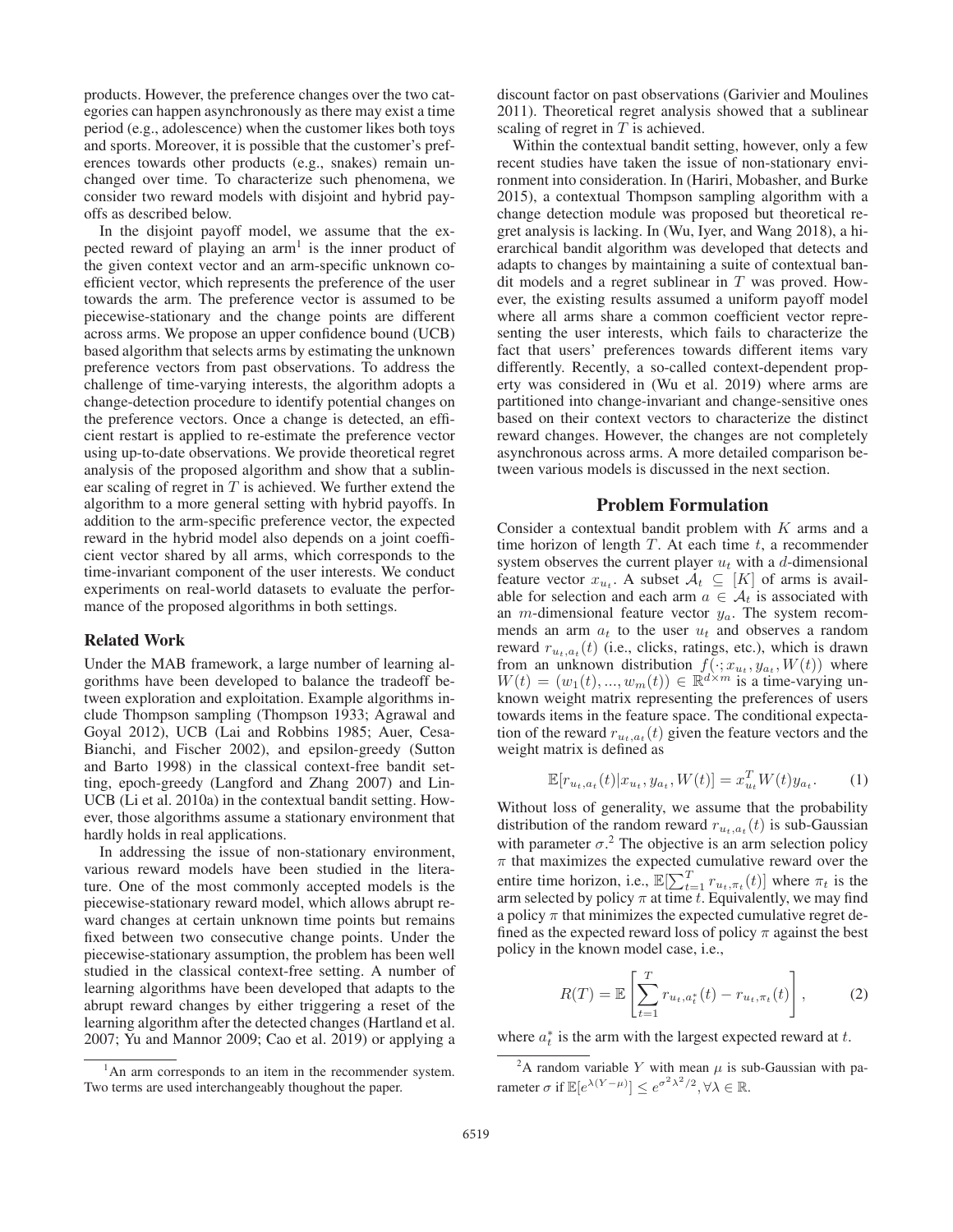In the stationary scenario where  $W(t)$  is fixed over time (i.e.,  $W(t) \equiv W$ ), the above formulation is equivalent to the standard contextual bandit model with linear payoffs as studied in the literature (Auer 2002; Chu et al. 2011; Agrawal and Goyal 2013). Specifically, let  $z_{u_t,a} = \text{vec}(x_u, y_a^T)$  be the context vector<sup>3</sup> associated with arm a at time t and the context vector<sup>3</sup> associated with arm  $a$  at time  $t$  and  $\beta = \text{vec}(W)$  be an unknown preference vector. It is clear that  $\mathbb{E}[r_{u_t,a}(t)|x_u, y_a, W] = \dot{z}_{u_t,a}^T \beta$ . The unknown preference vector  $\beta$  can be efficiently estimated in an online fashence vector  $\beta$  can be efficiently estimated in an online fashion at each time  $t$  via ridge regression (see the LinUCB algorithm in (Li et al. 2010a)), and is applied to the reward estimation and the arm selection at time  $t + 1$ .

In the non-stationary scenario, however, estimating  $W(t)$ is in general challenging if elements of  $W(t)$  vary arbitrarily: without constraints on the variation of the parameters, estimating  $W(t)$  is impossible. Moreover, to characterize the fact that the preferences of users towards different items vary asynchronously and distinctly, elements of  $W(t)$  should exhibit different varying patterns. However, the effects of different elements of  $W(t)$  on the obtained rewards are difficult to be distinguished, which leads to the challenge of detecting unknown changes on each element from reward observations. To address the two challenges, we turn to consider approximated reward models to simplify the problem, and adopt certain assumptions on the varying patterns of the reward parameters. Specifically, we study two reward models, i.e., the *disjoint payoff model* and the *hybrid payoff model*.

# Disjoint Payoff Model

In the disjoint payoff model, we let the combination of  $W(t)$ and  $y_a$ , i.e.,  $\theta_a(t) = W(t)y_a$  be the unknown preference vector associated with arm  $a$  at time  $t$ . The expected reward of recommending item  $a$  to user  $u$  at time  $t$  is then equivalent to the inner product of  $x_u$  and  $\theta_a(t)$ , i.e.,

$$
\mathbb{E}[r_{u,a}(t)|x_u, \theta_a(t)] = x_u^T \theta_a(t). \tag{3}
$$

We adopt a piecewise-stationary assumption on  $\theta_a(t)$ . To be specific, the time horizon is partitioned into  $M_a$  stationary segments with  $M_a + 1$  change points  $\{v_a^{(\ell)}\}_{\ell=0}^{M_a}$  where  $\nu_a^{(0)} = 0$  and  $\nu_a^{(M_a)} = T$ . Within each segment,  $\theta_a(t)$  is assumed to be fixed, i.e.,  $\theta_a(t) \equiv \theta_a^{(\ell)}$ ,  $\forall t \in [\nu_a^{(\ell-1)} + 1, \nu_a^{(\ell)}]$ ,  $0 \le \ell \le M$ . The sequence of changes points may be differ- $0 \leq \ell \leq M_a$ . The sequence of changes points may be different across arms, which characterizes the fact that users' preferences towards different items may change asynchronously.

#### Hybrid Payoff Model

In a more general model with hybrid payoffs, we further assume that  $W(t)$  consists of both a time-varying component  $W_v(t)$  and a time-invariant component  $W_c$ , i.e.,  $W(t)$  =  $W_v(t) + W_c$ . In particular,  $W_v(t)$  represents the dynamically changing preferences of users towards items and  $W_c$ represents the stationary internal interests of users that are unaffected by the external environment.

For the time-varying component  $W_v(t)$ , we adopt the same approximation method as the one used in the disjoint

setting and define  $\theta_a(t) = W_v(t)y_a$  be the arm-specific preference vector of arm a. For the time-invariant component, we define  $\beta = \text{vec}(W_c)$  be the joint coefficient vector shared by all arms. It is not difficult to see that the expected reward of recommending arm  $a$  to user  $u$  at time  $t$  satisfies that

$$
\mathbb{E}[r_{u,a}(t)|x_u, z_{u,a}, \theta_a(t), \beta] = x_u^T \theta_a(t) + z_{u,a}^T \beta, \quad (4)
$$

where  $z_{u,a} = \text{vec}(x_u y_a^T)$  is a k-dimensional  $(k = d \times m)$ <br>cross-feature vector of the user-item pair. We adopt the same cross-feature vector of the user-item pair. We adopt the same piecewise-stationary assumption on the arm-specific vectors  $\theta_a(t)$  as that assumed in the disjoint setting, which allows asynchronous changes across different arms.

#### Comparisons with Existing Models

We first compare the two payoff models with the stationary ones in the classical contextual bandit setting. It is clear that both models are direct extensions of the stationary payoff models studied in (Li et al. 2010a) where the preference vectors  $\theta_a(t)$ ,  $\forall a$  are assumed to be fixed over time. As discussed in the introduction section, it is more realistic to consider non-stationary preferences in real applications as users' interests are in general time-varying.

In considering the non-stationary environment within the contextual bandit setting, the majority of existing studies (Wu, Iyer, and Wang 2018; Wu et al. 2019) assumed a uniform (joint) payoff model where all arms share a common coefficient vector  $\theta_u(t)$  representing the interests of user u. The expected reward is thus defined as

$$
\mathbb{E}[r_{u,a}(t)|y_a, \theta_u(t)] = y_a^T \theta_u(t). \tag{5}
$$

Notice that the uniform payoff model is another approximation of the bilinear model defined in (1):  $\theta_u(t)$  is the combination of  $x_u$  and  $W(t)$ , i.e.,  $\theta_u(t) = W^T(t)x_u$ . In the literature,  $\theta_u(t)$  is assumed to be piecewise-stationary to model the time-varying interests of users. The fact that users' preferences change differently towards different items is, however, not characterized.

The issue was partially addressed in (Wu et al. 2019) where the so-called *context-dependent* property was considered. It has been assumed that the expected rewards of certain arms are insensitive to the changes of  $\theta_u(t)$  (i.e., for some stationary periods i and j,  $|y_a^T \theta_u^{(i)} - y_a^T \theta_u^{(j)}| \leq \Delta_L$ ,<br>where  $\Delta_L$  is a small constant) while the other arms are where  $\Delta_L$  is a small constant), while the other arms are change-sensitive. The partition of arms based on their context vectors models the distinct reward changes on different arms. However, the change points across arms are not completely asynchronous: it has been assumed in (Wu et al. 2019) that between any two stationary periods, there should be a sufficient number of change-sensitive arms undergo perceivable changes to distinguish the two periods. As a result, the user preferences towards a large fraction of arms change simultaneously at the change points of  $\theta_u(t)$ .

Moreover, we further study a general hybrid payoff model consisting of both arm-specific and joint preference vectors that correspond to the time-varying and the time-invariant interests of users respectively. To the best of our knowledge, the hybrid payoff model with dynamically changing user interests has not been studied in the literature.

 $3 \text{vec}(\cdot)$  is the vectorization operator that concatenates columns of a matrix to a single vector.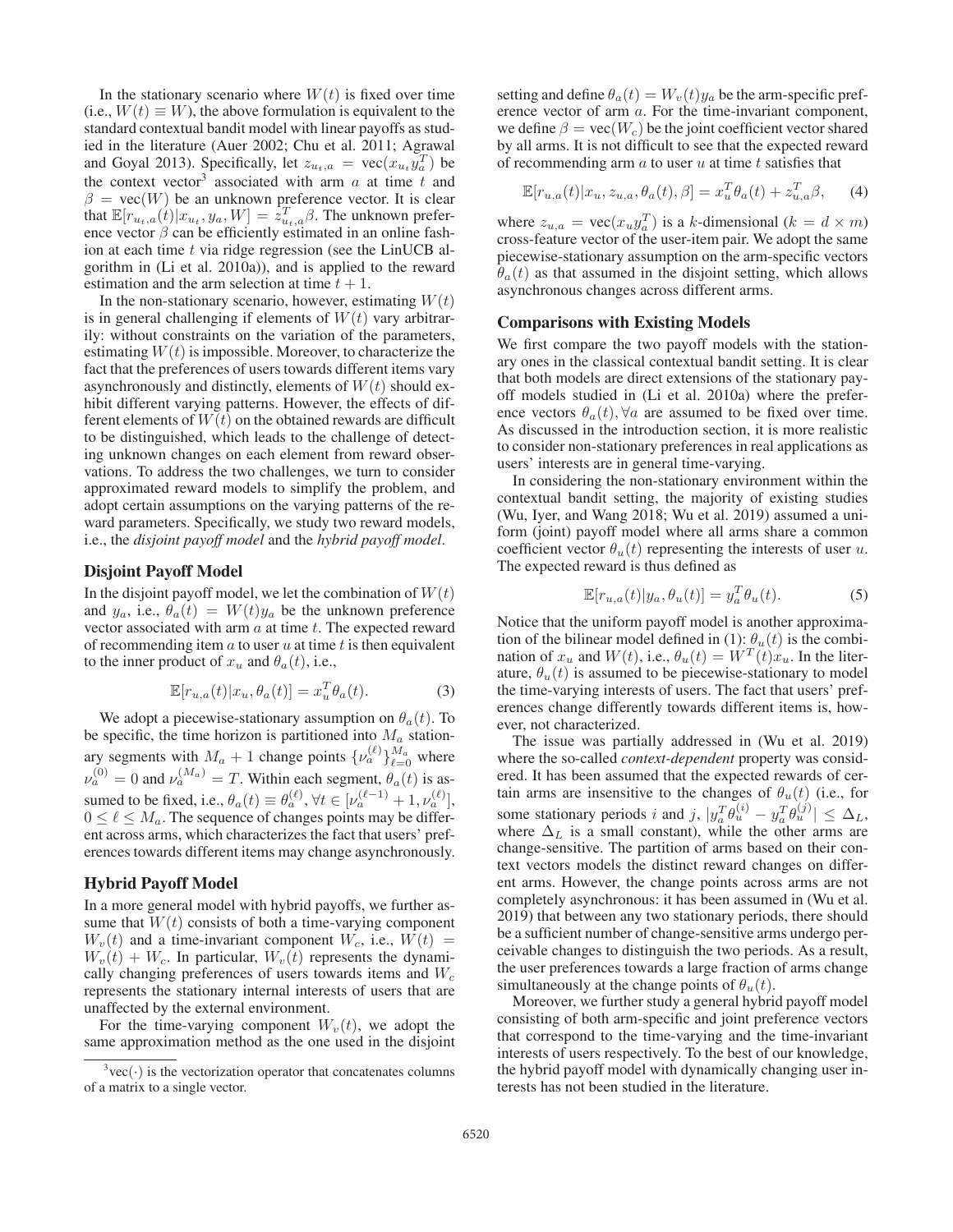# Piecewise-Stationary LinUCB Algorithm under the Disjoint Payoff Model

We first consider the disjoint payoff model in this section. The key to achieving the objective of minimizing regret under the assumption of piecewise-stationary payoffs is to i) estimate the preference vectors accurately, and ii) detect the abrupt changes timely and correctly. We propose a Piecewise-Stationary LinUCB (PSLinUCB) algorithm to address the two issues.

To estimate the preference vectors, we adopt a learning structure similar to that of the LinUCB algorithm (proposed in (Li et al. 2010a) in the stationary contextual bandit setting). In particular, the unknown preference vectors  $\theta_a(t)$ ,  $\forall a$  are estimated through ridge regression and can be updated incrementally at each time  $t$ . To detect the preference changes timely and correctly, the key technique adopted in the algorithm is to maintain a sliding window for each arm consisting of the most recent reward observations from the arm. If the preference vector learned from observations before the sliding window cannot accurately predict the rewards observed within the window, it is likely that the preference vector has changed. A new model should then be rebuilt based on the observations after the change point.

To be more specific, the estimation and the change detection of the preference vector  $\theta_a(t)$  of every arm a can be executed independently in the disjoint payoff model. For every arm  $a$ , the algorithm maintains a sliding window  $SW_a$  and three different models  $M_a^{pre}$ ,  $M_a^{cur}$ , and  $M_a^{cum}$ . The sliding window  $SW_a$  of length  $\omega$  consists of the  $\omega$  latest observations from arm a (including the observed context vectors and the obtained rewards).  $M_a^{pre}$  consists of necessary statistics for estimating the preference vector  $\theta_a(t)$ . It is learned from observations after the last detected change point and before the sliding window  $SW_a$ . Similarly,  $M_a^{cur}$  with the same set of statistics is learned from observations within the sliding window, and  $M_a^{cum}$  is learned from all observations from the last detected change point to the current time step. In the following subsections, we describe the details of the three models and their usage in the two key components of the PSLinUCB-Disjoint algorithm: (i) parameter estimation and arm selection, and (ii) change detection and model update.

#### Parameter Estimation and Arm Selection

In each of the three models  $M_a^{pre}$ ,  $M_a^{cur}$ , and  $M_a^{cum}$ , the preference vector  $\theta_a(t)$  can be estimated by applying ridge regression to the associated set of observations. Without loss of generality, we take  $M_a^{cum}$  for an example to illustrate the estimation process. Denote  $\{(x_{u_t}, r_{u_t,a})\}_{t \in \mathcal{I}_a^{cum}}$  as the set of observations where  $\mathcal{I}_a^{cum}$  is the set of time steps when arm  $a$  is played from its last detected change time (initialized to be 0) to the current time step.  $\hat{\theta}_a^{cum}$  can be esti-<br>mated as  $\hat{\theta}_{cum} = (\Lambda^{cum})^{-1} \mathbf{b}^{cum}$  where  $\Lambda^{cum} = \mathbf{I}$ . mated as  $\hat{\theta}_{a}^{cum} = (\mathbf{A}_{a}^{cum})^{-1} \mathbf{b}_{a}^{cum}$  where  $\mathbf{A}_{a}^{cum}$ <br>  $\sum_{a}$   $\mathbf{a} \cdot \mathbf{a}^{T}$  L is a  $d \times d$  identity matrix and mated as  $\theta_a^{cum} = (\mathbf{A}_a^{cum})^{-1} \mathbf{b}_a^{cum}$  where  $\mathbf{A}_a^{cum} = \mathbf{I}_d + \sum_{t \in \mathcal{I}_a^{cum}} x_{u_t} x_{u_t}^T$ ,  $\mathbf{I}_d$  is a  $d \times d$  identity matrix, and  $\mathbf{b}_a^{cum} =$  $\sum_{t \in \mathcal{I}_{\alpha}^{cum}} x_{u_t} x_{u_t}^*$ ,  $\mathbf{I}_d$  is a  $d \times d$  identity matrix, and  $\mathbf{b}_{a}^{cum} =$ <br> $\sum_{t \in \mathcal{I}_{\alpha}} x_{u_t} x_{u_t}$ ,  $\mathbf{I}_d$  is a  $d \times d$  identity matrix, and  $\mathbf{b}_{a}^{cum}$  can be  $\sum_{t \in \mathcal{I}_a^{cum}} r_{u_t, a}(t) x_{u_t}$ . The statistics  $A_a^{cum}$  and  $b_a^{cum}$  can be updated incrementally as described in(Li et al. 2010a).

Based on the estimated preference vector  $\hat{\theta}_a^{cum}$  of every arm  $a \in A_t$ , we select arms according to the UCB principle

Algorithm 1 Piecewise-Stationary LinUCB under the Disjoint Payoff Model (PSLinUCB-Disjoint)

**Input:**  $\alpha > 0, \omega \in \mathbb{N}^+, \delta > 0$ . for  $t = 1, 2, ..., T$  do Observe the feature vector  $x_{u_t}$  of the current user  $u_t$ and the set of available arms  $A_t$ . //*Parameter Estimation and Arm Selection* for  $a \in \mathcal{A}_t$  do if  $a$  is new then  $\mathbf{A}_a^{\{pre, cur,cum\}} \leftarrow \mathbf{I}_d, \mathbf{b}_a^{\{pre, cur,cum\}} \leftarrow \mathbf{0}_{d \times 1},$  $SW_a \leftarrow \emptyset$ .  $\hat{\theta}_a^{cum} \leftarrow (\mathbf{A}_a^{cum})^{-1} \mathbf{b}_a^{cum}.$  $p_{t,a} \leftarrow x_{u_t}^T \hat{\theta}_a^{cum} + \alpha \sqrt{x_{u_t}^T (\mathbf{A}_a^{cum})^{-1} x_{u_t}}.$ Play  $a_t = \arg \max_{a \in A_t} p_{t,a}$ , obtain reward  $r_{u_t,a_t}(t)$ . Append  $(x_{u_t}, r_{u_t, a_t}(t))$  to the end of  $SW_{a_t}$ .  $\mathbf{A}_{a_t}^{\{cur, cum\}} \leftarrow \mathbf{A}_{a_t}^{\{cur, cum\}} + x_{u_t} x_{u_t}^T.$  $\mathbf{b}_{a_t}^{\{cur, cum\}} \leftarrow \mathbf{b}_{a_t}^{\{cur, cum\}} + r_{u_t, a_t}(t)x_{u_t}.$ <br>
IIChange Detection and Model Undate //*Change Detection and Model Update* if  $|SW_{a_t}| \geq \omega$  then  $\hat{\theta}_{a_t}^{pre} \leftarrow (\mathbf{A}_{a_t}^{pre})^{-1} \mathbf{b}_{a_t}^{pre}.$ <br>Let  $SW_{\sim} = \{(x_i, x_j)\}$ Let  $SW_{a_t} = \{(x_s, r_s)\}_{s=1}^{\omega_t}$ .<br>
if  $\frac{1}{N}$ if  $|\frac{1}{\omega} (\sum_{s=1}^{\omega} x_s^T \hat{\theta}_{a_t}^{pre} - r_s)| \ge \delta$  then  $\mathbf{A}_{a_t}^{\{\text{pre,cum}\}} \leftarrow \mathbf{A}_{a_t}^{\text{cur}}, \mathbf{b}_{a_t}^{\{\text{pre,cum}\}} \leftarrow \mathbf{b}_{a_t}^{\text{cur}}, \ \mathbf{A}_{a_t}^{\text{cur}} \leftarrow \mathbf{I}_d, \mathbf{b}_{a_t}^{\text{cur}} \leftarrow \mathbf{0}_{d \times 1}, SW_{a_t} \leftarrow \emptyset.$ else  $\mathbf{A}^{pre}_{a_t} \leftarrow \mathbf{A}^{pre}_{a_t} + x_1 x_1^T, \mathbf{A}^{cur}_{a_t} \leftarrow \mathbf{A}^{cur}_{a_t} - x_1 x_1^T, \mathbf{b}^{cur}_{a_t} \leftarrow \mathbf{b}^{cur}_{a_t} - x_1 x_1^T, \mathbf{b}^{cur}_{a_t} \leftarrow \mathbf{b}^{cur}_{a_t} - r_1 x_1.$ 

to balance the tradeoff between exploration and exploitation. Similar to the LinUCB algorithm, we define a UCB index for every arm a at time t as  $x_{u_t}^T \hat{\theta}_a^{cum} + \alpha \sqrt{x_{u_t}^T (\mathbf{A}_a^{cum})^{-1} x_{u_t}}$ . The arm with the greatest index is selected and the reward observations from the selected arm is used to update the corresponding models.

#### Change Detection and Model Update

To detect potential changes on an arm a, we use  $M_a^{pre}$  to predict the rewards of playing arm  $a$  at the time steps within the sliding window. We compare the predicted rewards with the observed ones to test if the model learned from earlier data still fits the current observations. To be specific, let  $\{(x_s, r_s)\}_{s=1}^{\omega}$  be the set of observations within the sliding<br>window We check if  $[1(\nabla^{\omega} - \pi \hat{L} \hat{\theta}rre - r_{\perp})] > \delta$  where  $\delta$ window. We check if  $|\frac{1}{\omega}(\sum_{s=1}^{\omega}x_s^T\hat{\theta}_{a_t}^{pre}-r_s)| \geq \delta$ , where  $\delta$ is an input threshold.

If a change is detected on arm  $a$ , i.e., the average distance between the predicted rewards and the observed ones in the sliding window exceeds the threshold, we have to restart the learning process of arm  $a$  using only observations after the detected change point. Instead of re-constructing a new model without using history data, we exploit the observations within the sliding window again as a warm-start to accelerate learning. In particular, we initialize  $M_a^{cum}, M_a^{pre}$ , which are used for arm selection and change detection re-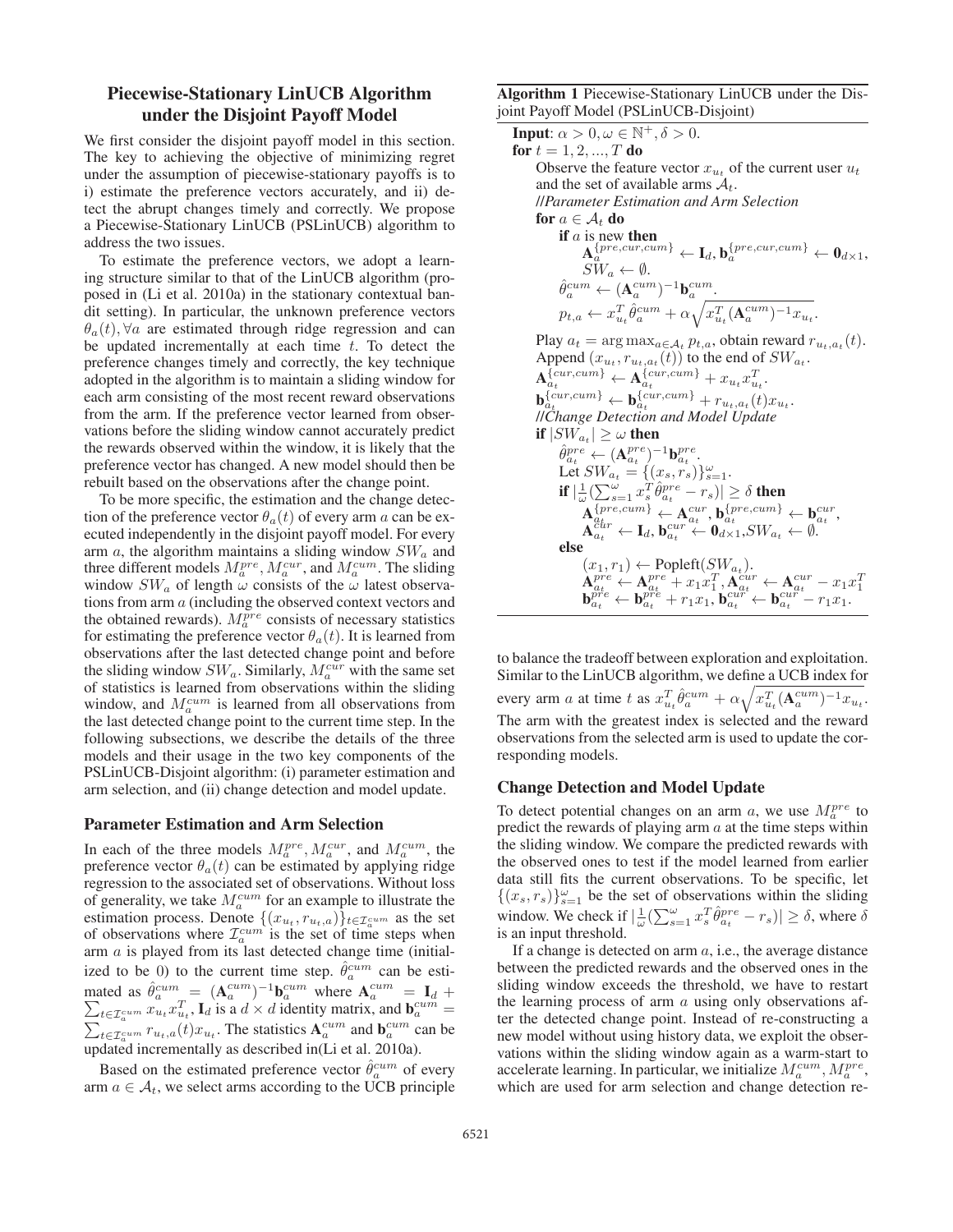spectively, with  $M_a^{cur}$ , which is the model learned from the latest observations after the change point (i.e., within the sliding window). The sliding window is then emptied to collect new observations until its length reaches  $\omega$  again.

If no change is detected on arm  $a$ , i.e., the earlier and the current reward observations follow the same model, we should keep both sets of data to enhance the estimation accuracy. Therefore,  $M_a^{cum}$  keeps unchanged and the sliding window is right-shifted by one time step. Note that  $M_a^{pre}$ and  $M_a^{cur}$  should be updated accordingly after the rightshifting of  $SW_a$ . The detailed implementation is summarized in Algorithm 1. Note that the computation complexity in each time step is  $O(Kd^3)$  (a finite number of matrix operations for each arm) and the memory size required for learning is  $O(K(d^2+d\omega))$  (three sets of statistics and a sliding window for each arm).

#### Regret Analysis

In this subsection, we prove an upper bound on the regret of the proposed PSLinUCB-Disjoint algorithm. We first make several modifications on the algorithm without changing the underlying key strategies to get rid of certain technical difficulties in the theoretical analysis.

The modification includes three steps. First, to avoid heavy dependency between the estimation and the change detection of the underlying parameters and across different time steps, the observations in the sliding-window are not reused for initialization after a detected change. Besides, the change detection procedure only uses observations within the sliding window rather than all observations after the last detected change (note that  $M^{pre}$  uses observations before the sliding window). Second, once a change is detected on an arm, the learning procedures of all arms get restarted. Finally, a round-robin exploration step is added to guarantee sufficient exploration of every arm so that the changes in the reward models can be detected timely. Due to the page limit, the details of the modified algorithm are summarized in the appendix. Based on certain mild assumptions, we prove an upper bound on regret in the following theorem.

Theorem 1. *The cumulative regret of the modified PSLin-UCB algorithm under the disjoint payoff model satisfies:*

$$
R(T) \le C_1 \omega \sqrt{MKT} + C_2 \sqrt{MTdK \log \frac{T}{d}}, \quad (6)
$$

*where*  $C_1$ ,  $C_2$  *are constants independent of*  $T$  *and*  $M$  *is the number of total piecewise-stationary segments, i.e.,*

$$
M = 1 + \sum_{t=1}^{T-1} \mathbb{I}(\theta_a(t) \neq \theta_a(t-1) \text{ for some } a \in \mathcal{A}). \tag{7}
$$

*Proof.* See the appendix.

**Remark 1.** Assume that  $M \ll T$ . The cumulative regret *achieved by the modified PSLinUCB-Disjoint algorithm has* √ *a sublinear scaling in T, i.e.,*  $R(T) ∼ \tilde{O}(\sqrt{T})$  where the<br> $\tilde{O}$  notation hides the logarithmic factor. In other words, the  $\tilde{O}$  *notation hides the logarithmic factor. In other words, the average regret per time step diminishes to zero as*  $T \rightarrow \infty$ *.* 

# Extension to the Hybrid Payoff Model

In the hybrid payoff model, the preference of a user towards an arm a is determined by both an arm-specific preference vector  $\theta_a(t)$  and a joint coefficient vector  $\beta$ , which should be estimated simultaneously. Therefore, in addition to a sliding window  $SW_a$  and three models  $M_a^{pre}$ ,  $M_a^{cur}$ , and  $M_a^{cum}$  for each arm a, the PSLinUCB-Hybrid algorithm maintains two global models  $G^{pre}$  and  $G^{cum}$  to estimate  $\beta$ . Specifically,  $G^{pre}$  is the model learned from the observations from all arms before their sliding windows and is used for change detection.  $G^{cum}$  is the model learned from the observations from all arms up to the current time step and is used for arm selection. The statistics in the two global models are obtained by applying ridge regression to the associated data. Due to the page limit, we omit the detailed theoretical derivations of ridge regression and only describe the process of updating the arm-specific and the global parameters.

#### Parameter Estimation and Arm Selection

By applying ridge regression to the observed data, it can be shown that the joint coefficient vector  $\hat{\beta}^{cum}$  is estimated as  $\hat{\beta}^{cum} = (\mathbf{A}_0^{cum})^{-1} \mathbf{b}_0^{cum}$  where  $\mathbf{A}_0^{cum}$  and  $\mathbf{b}_0^{cum}$  are cou-<br>pled with arm-specific parameters  $\mathbf{A}_{a_t}^{cum}$ ,  $\mathbf{B}_{a_t}^{cum}$  and  $\mathbf{b}_{a_t}^{cum}$ . Therefore, the global and the arm-specific parameters should<br>be updated simultaneously. Specifically,  $A_0^{cum}$  and  $b_0^{cum}$  are initialized to  $\mathbf{I}_m$ ,  $\mathbf{0}_{m \times k}$  respectively and the parameters are updated as follows:

$$
\mathbf{A}_{0}^{cum} \leftarrow \mathbf{A}_{0}^{cum} + (\mathbf{B}_{a_{t}}^{cum})^{T} (\mathbf{A}_{a_{t}}^{cum})^{-1} \mathbf{B}_{a_{t}}^{cum},
$$
\n
$$
\mathbf{b}_{0}^{cum} \leftarrow \mathbf{b}_{0}^{cum} + (\mathbf{B}_{a_{t}}^{cum})^{T} (\mathbf{A}_{a_{t}}^{cum})^{-1} \mathbf{b}_{a_{t}}^{cum},
$$
\n
$$
\mathbf{A}_{a_{t}}^{cum} \leftarrow \mathbf{A}_{a_{t}}^{cum} + x_{u_{t}} x_{u_{t}}^{T},
$$
\n
$$
\mathbf{B}_{a_{t}}^{cum} \leftarrow \mathbf{B}_{a_{t}}^{cum} + x_{u_{t}} z_{u_{t}, a_{t}}^{T},
$$
\n
$$
\mathbf{b}_{a_{t}}^{cum} \leftarrow \mathbf{b}_{a_{t}}^{cum} + r_{u_{t}, a_{t}}(t) x_{u_{t}},
$$
\n
$$
\mathbf{A}_{0}^{cum} \leftarrow \mathbf{A}_{0}^{cum} + z_{u_{t}, a_{t}} z_{u_{t}, a_{t}}^{T},
$$
\n
$$
-(\mathbf{B}_{a_{t}}^{cum})^{T} (\mathbf{A}_{a_{t}}^{cum})^{-1} \mathbf{B}_{a_{t}}^{cum},
$$
\n
$$
\mathbf{b}_{0}^{cum} \leftarrow \mathbf{b}_{0}^{cum} + r_{u_{t}, a_{t}}(t) z_{u_{t}, a_{t}} - (\mathbf{B}_{a_{t}}^{cum})^{T} (\mathbf{A}_{a_{t}}^{cum})^{-1} \mathbf{b}_{a_{t}}^{cum}.
$$

The update procedures of  ${\bf A}^{cur}_{a_t}$ ,  ${\bf B}^{cur}_{a_t}$  and  ${\bf b}^{cur}_{a_t}$  are similar to the ones of  ${\bf A}^{cum}_{a_t}$ ,  ${\bf B}^{cum}_{a_t}$ , and  ${\bf b}^{cum}_{a_t}$  as described above.

In the arm selection step, we follow (Li et al. 2010a) to define the UCB index of arm a at time t as  $x_{u_t}^T \hat{\theta}_a^{cum} + z_{u_t,a}^T \hat{\beta}_c^{cum} + \alpha \sqrt{s_{t,a}}$  where  $\hat{\theta}_a^{cum} = (\mathbf{A}_a^{cum})^{-1} (\mathbf{b}_a^{cum} - \mathbf{b}_a^{cum})$  $B_{a}^{cum} \hat{\beta}^{cum}$ ). The exploration term  $s_{t,a} = s_{t,a}^{(1)} + s_{t,a}^{(2)} + s_{t,a}^{(3)}$ is computed as follows:

$$
s_{t,a}^{(1)} = z_{u_t,a}^T (\mathbf{A}_0^{cum})^{-1} z_{u_t,a} + x_{u_t}^T (\mathbf{A}_a^{cum})^{-1} x_{u_t},
$$
  
\n
$$
s_{t,a}^{(2)} = -2 z_{u_t,a}^T (\mathbf{A}_0^{cum})^{-1} (\mathbf{B}_a^{cum})^T (\mathbf{A}_a^{cum})^{-1} x_{u_t},
$$
  
\n
$$
s_{t,a}^{(3)} = x_{u_t}^T \mathbf{P} (\mathbf{A}_0^{cum})^{-1} \mathbf{P}^T x_{u_t},
$$
  
\n(9)

where  $\mathbf{P} = (\mathbf{A}_a^{cum})^{-1} \mathbf{B}_a^{cum}$ .

 $\Box$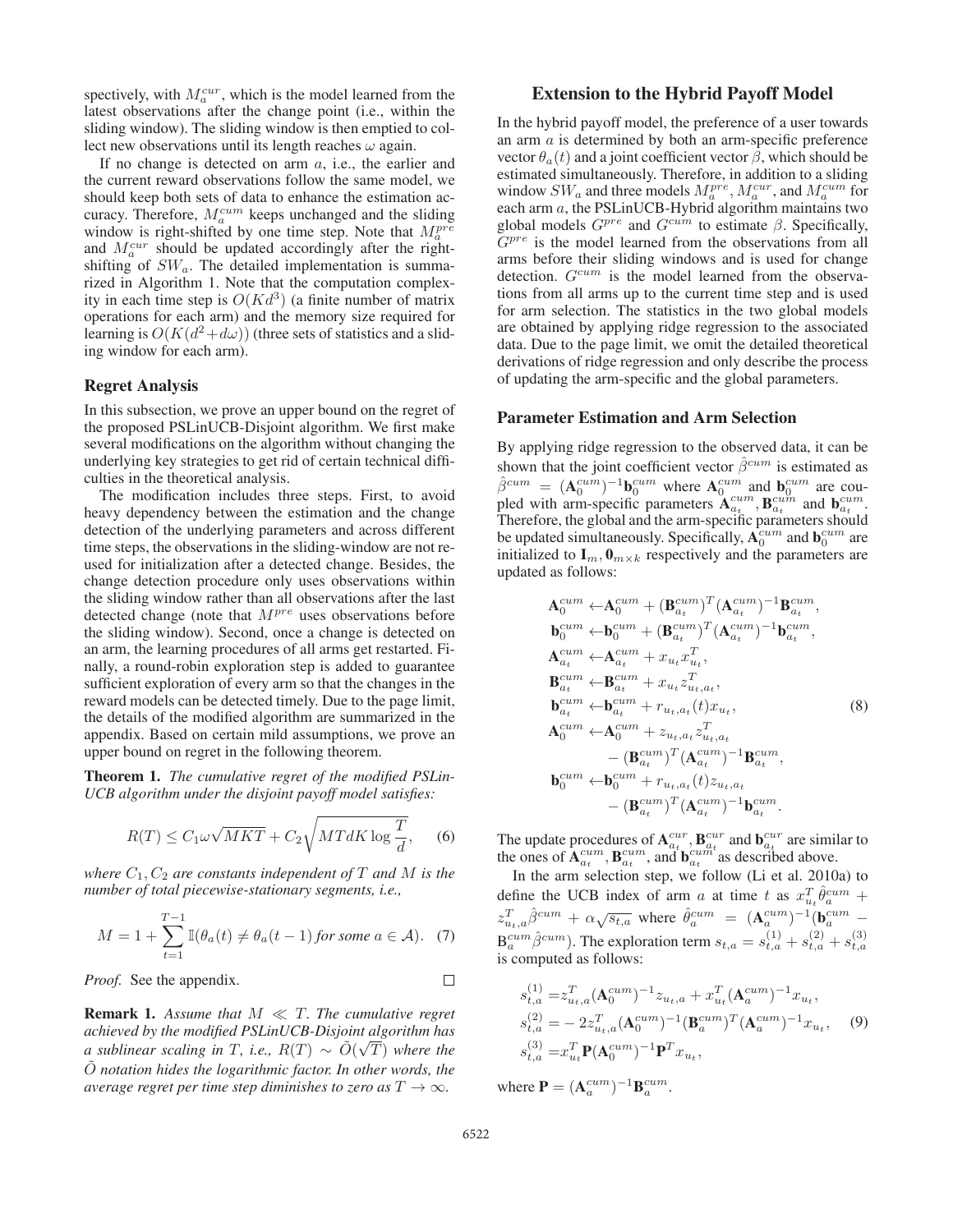#### Change Detection and Model Update

We conduct a change detection process similar to the one adopted in PSLinUCB-Disjoint to test if the preference vector  $\theta_{a_t}(t)$  of arm  $a_t$  changes or not. The occurrence of a change on  $a_t$  is equivalent to  $a_t$  being replaced by a new arm with a different set of arm-specific parameters specified by  $A_{a_t}^{cur}$ ,  $B_{a_t}^{cur}$ , and  $b_{a_t}^{cur}$ . As a result, the global parameters  $A_0^{cum}$  and  $b_0^{cum}$  are coupled with two sets of armspecific parameters associated with both the old and the new arm. In particular, the original arm-specific parameters (i.e.,  ${\bf A}_{a_t}^{cum}, {\bf B}_{a_t}^{cum},$  and  ${\bf b}_{a_t}^{cum}$ ) used in estimating  ${\bf A}_0^{cum}$  and  ${\bf b}_0^{cum}$  should be replaced by the aggregation of the parameters corresponding to the old arm (i.e.,  $A_{a_t}^{pre}$ ,  $B_{a_t}^{pre}$ , and  $b_{a_t}^{pre}$ ) and the new arm (i.e.,  $A_{a_t}^{cur}$ ,  $B_{a_t}^{cur}$ , and  $b_{a_t}^{cur}$ ):

$$
\mathbf{A}_{0}^{cum} \leftarrow \mathbf{A}_{0}^{cum} + (\mathbf{B}_{a_{t}}^{cum})^{T} (\mathbf{A}_{a_{t}}^{cum})^{-1} \mathbf{B}_{a_{t}}^{cum} \n- (\mathbf{B}_{a_{t}}^{pre})^{T} (\mathbf{A}_{a_{t}}^{pre})^{-1} \mathbf{B}_{a_{t}}^{pre} - (\mathbf{B}_{a_{t}}^{cur})^{T} (\mathbf{A}_{a_{t}}^{cur})^{-1} \mathbf{B}_{a_{t}}^{cur} \n\mathbf{b}_{0}^{cum} \leftarrow \mathbf{b}_{0}^{cum} + (\mathbf{B}_{a_{t}}^{cum})^{T} (\mathbf{A}_{a_{t}}^{cum})^{-1} \mathbf{b}_{a_{t}}^{cum}, \n- (\mathbf{B}_{a_{t}}^{pre})^{T} (\mathbf{A}_{a_{t}}^{pre})^{-1} \mathbf{b}_{a_{t}}^{pre} - (\mathbf{B}_{a_{t}}^{cur})^{T} (\mathbf{A}_{a_{t}}^{cur})^{-1} \mathbf{b}_{a_{t}}^{cur}.
$$
\n(10)

Moreover,  $G^{pre}$  is re-initialized to the updated  $G^{cum}$  after the detected change and the arm-specific parameters are updated in the same way with that in the disjoint payoff case.

If no change is detected on  $a_t$ , the updating process is similar to that in PSLinUCB-Disjoint. The detailed implementation is summarized in Algorithm 2.

# Numerical Results

We use both synthetic and real-world data to evaluate the performance of the proposed learning algorithms under the disjoint and the hybrid payoff models. Due to the page limit, we only present the simulation results on two real-world datasets in this section. The results on synthetic data can be found in the appendix.

The first real-world dataset is a collection of user-visit log information from Yahoo! front page, which is widely used for algorithm evaluation in the contextual bandit setting (Li et al. 2010a; 2011). The Yahoo! dataset contains 45,811,883 user-visits to Yahoo Today Module in a ten-day period in May 2009. The log information of each user-visit includes a feature vector of the current user, a pool of candidate articles (arms) for recommendation associated with feature vectors, the recommended article, and the feedback from the user (click or not). It has been observed in (Wu et al. 2019) that the preferences of users towards different items are dynamically changing in this dataset.

The second dataset is extracted from the Last.fm online music system, which is made available on the HetRec 2011 workshop. This dataset contains 1892 users, 17,632 artists (arms), and 92,834 user-artist listening records. Each user may assign multiple tags to the listened artists, which can be preprocessed as the context information to fit into the contextual bandit setting. Following (Hartland et al. 2006), a non-stationary environment can be simulated.

We compare the proposed learning algorithms with the following baselines:

1. *Random*: a policy that selects arms uniformly at random.

Algorithm 2 Piecewise-Stationary LinUCB under Hybrid Payoff Model (PSLinUCB-Hybrid)

**Input:**  $\alpha > 0, \omega \in \mathbb{N}^+, \delta > 0, k = d \times m$ .<br> **Initialization:**  $A_0^{pre}, A_0^{cum} = I_k, b_0^{pre}, b_0^{cum} = 0_{k \times 1}$ .<br> **for**  $t = 1, 2, ..., T$  **do** for  $t = 1, 2, ..., T$  do // *Parameter Estimation and Arm Selection* Observe the feature vector  $x_{u_t}$  of the current user  $u_t$ and the cross-feature  $z_{u_t,a}$  for every arm  $a \in \mathcal{A}_t$ .  $\hat{\beta}^{cum} = (\mathbf{A}_0^{cum})^{-1} \mathbf{b}_0^{cum}.$ <br>for  $a \in A$ , do for  $a \in \mathcal{A}_t$  do if  $a$  is new then  $\mathbf{A}_a^{\{pre, cur,cum\}} \leftarrow \mathbf{I}_d, \mathbf{b}_a^{\{pre, cur,cum\}} \leftarrow \mathbf{0}_{d \times 1},$  $\mathbf{B}_a^{\{\textit{pre,cur,cum}\}} \leftarrow \mathbf{0}_{d \times k}, SW_a \leftarrow \emptyset.$  $\hat{\theta}_a^{cum} \leftarrow (\mathbf{A}_a^{cum})^{-1} (\mathbf{b}_a^{cum} - \mathbf{B}_a^{cum} \hat{\beta}^{cum}).$ <br>  $p_{t,a} \leftarrow x_{u_t}^T \hat{\theta}_a^{cum} + z_{u_t,a}^T \hat{\beta}^{cum} + \alpha \sqrt{s_{t,a}}.$ Play  $a_t = \arg \max_{a \in A_t} p_{t,a}$ , obtain reward  $r_{u_t,a_t}(t)$ .<br>Append  $(r_u, z_u, r_u, (t))$  to the end of  $SW$ . Append  $(x_{u_t}, z_{u_t, a_t}, r_{u_t, a_t}(t))$  to the end of  $\overline{SW}_{a_t}^{\prime}$ .<br>Update  $\mathbf{A}_{0}^{cum}$ ,  $\mathbf{b}_{0}^{cum}$ ,  $\mathbf{A}_{au}^{cum}$ ,  $\mathbf{B}_{a_t}^{cum}$ ,  $\mathbf{b}_{a_t}^{cum}$  using (8).<br>Update  $\mathbf{A}_{a_t}^{cur}$ ,  $\mathbf{B}_{a_t}^{cur}$ ,  $\mathbf{b}_{au}^{cur}$  in the sam //*Change Detection and Model Update* if  $|SW_{a_t}| \geq \omega$  then  $\hat{\beta}^{pre} \leftarrow (\mathbf{A}_0^{pre})^{-1} \mathbf{b}_0^{pre}.$ <br>  $\hat{\rho}$ pre , (Apre – 1 (bpre  $\hat{\theta}_{a_t}^{pre} \leftarrow (\mathbf{A}_{a_t}^{pre})^{-1} (\mathbf{b}_{a_t}^{pre} - \mathbf{B}_{a_t}^{pre} \hat{\beta}^{pre}).$ <br>Let  $SW_s = \{(x_s, z_s, r_s)\}^{\omega}$ .  $\text{Let } SW_{a_t} = \{(x_s, z_s, r_s)\}_{s=1}^{\omega_t}.$ if  $|\frac{1}{\omega} (\sum_{s=1}^{\omega} x_s^T \hat{\theta}_{q_t}^{pre} + z_s^T \hat{\beta}_{r}^{pre} - r_s)| \ge \delta$  then<br>Update  $\mathbf{A}_{0}^{even}$ ,  $\mathbf{b}_{0}^{even}$ ,  $\mathbf{A}_{0}^{pre}$ ,  $\mathbf{b}_{0}^{pre}$  using (10).<br> $\mathbf{A}_{0}^{pre} \leftarrow \mathbf{A}_{0}^{num}$ ,  $\mathbf{b}_{0}^{pre} \leftarrow \mathbf{b}_{0}^{cum}$ ,  $SW_{a_t} \leftarrow \emptyset$ .  $\mathbf{A}_{a_{t}}^{\left\{ pre, cum \right\} } \leftarrow \mathbf{A}_{a_{t}}^{cur}, \mathbf{A}_{a_{t}}^{cur} \leftarrow \mathbf{I}_{d}.$  $\mathbf{B}_{a_t}^{\{pre, cum\}} \leftarrow \mathbf{B}_{a_t}^{cur}, \mathbf{B}_{a_t}^{cur} \leftarrow \mathbf{0}_{d \times k}.$  $\mathbf{b}_{a_t}^{\{pre, cum\}} \leftarrow \mathbf{b}_{a_t}^{cur}, \mathbf{b}_{a_t}^{cur} \leftarrow \mathbf{0}_{d \times 1}.$ else  $(x_1, z_1, r_1) \leftarrow \text{Popleft}(SW_{a_t})$ .<br>Update  $\mathbf{A}_0^{pre}, \mathbf{b}_0^{pre}, \mathbf{A}_{a_t}^{pre}, \mathbf{B}_{a_t}^{pre}, \mathbf{b}_{a_t}^{pre}$  according to (8) (replace cum with pre and  $(x_u, z_{u_t, a_t}, r_{u_t, a_t}(t))$  with  $(x_1, z_1, r_1)$ ).<br>Update  $\mathbf{A}_{a_t}^{cur}$ ,  $\mathbf{B}_{a_t}^{cur}$ ,  $\mathbf{b}_{a_t}^{cur}$  in the same way with that in updating  $\mathbf{A}_{a_t}^{pre}$ ,  $\mathbf{b}_{a_t}^{pre}$ ,  $\mathbf{b}_{a_t}^{pre}$  (replace pre with cur and operation + with  $-$ ).

- 2. *UCB* (Auer, Cesa-Bianchi, and Fischer 2002): one of the most well-known algorithms developed in the stationary context-free bandit setting.
- 3. *MUCB* (Cao et al. 2019): an extension of UCB to the context-free setting with piecewise-stationary rewards.
- 4. *LinUCB* (Li et al. 2010a; Chu et al. 2011): a representative algorithm for stationary contextual bandits. There are three versions of LinUCB corresponding to three different models with uniform, disjoint, and hybrid payoffs.
- 5. *DenBand* (Wu et al. 2019): a new algorithm developed under the uniform payoff model with piecewisestationary rewards. Under the assumption of continuous rewards with little noise, the original algorithm only compares the predicted reward at a single time step with the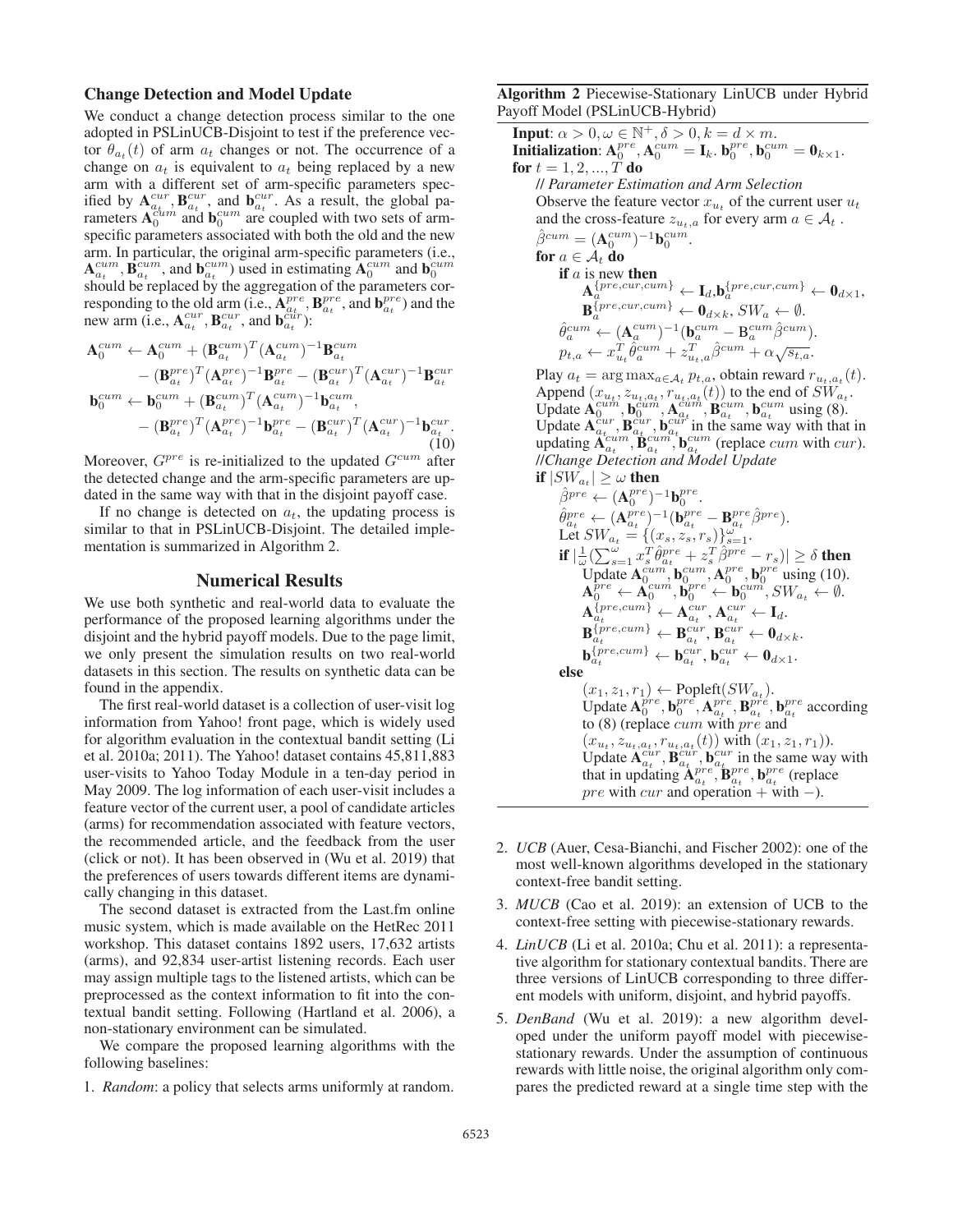

Figure 1: Average CTR v.s. time in the Yahoo! dataset.

observed one to detect potential changes. In cases with larger noise (e.g., binary rewards), we modify the algorithm by using observations at multiple time steps for change detection.

# Yahoo! Dataset

We randomly sample a subset of data from the original dataset for testing (i.e., each user-visit is selected independently with probability 0.1). We adopt an unbiased offline evaluation method proposed in (Li et al. 2010a; 2011) to evaluate the online performance of the proposed learning algorithms and the baseline ones.

In Figure 1, we report the average Click-Through-Rate (CTR) of different algorithms versus time. We first observe that algorithms exploiting the context information (i.e., PSLinUCB, LinUCB, and DenBand) outperform contextfree ones (i.e., UCB and MUCB). This observation is rather intuitive since context vectors provide significant side information on the preferences of users towards items. In addition, under each reward model (i.e., classical contextfree bandits and contextual bandits with uniform, disjoint, and hybrid payoffs), the algorithm that adapts to reward changes outperforms the one that does not (i.e., MUCB v.s. UCB, DenBand v.s. LinUCB-uniform, PSLinUCB-Disjoint v.s. LinUCB-Disjoint, and PSLinUCB-Hybrid v.s. LinUCB-Hybrid). In particular, PSLinUCB-Disjoint achieves a performance gain of 2.7% (2.9% at the peak) against LinUCB-Disjoint and PSLinUCB-Hybrid achieves an improvement of 1.3% (2% at the peak) against LinUCB-Hybrid (see the appendix for details). The comparison results verify the assumption that users' interests are dynamically changing and should be taken into consideration in learning.

Moreover, within the contextual bandit setting, algorithms developed under the hybrid payoff model (i.e., PSLinUCB-Hybrid and LinUCB-Hybrid) or the disjoint payoff model (i.e., PSLinUCB-Disjoint and LinUCB-Disjoint) achieve better performance compared with the ones developed under the uniform payoff model (i.e., DenBand and LinUCB-Uniform). This is because the uniform payoff model fails to exploit the personalized interests of different users. An al-



Figure 2: Average CTR v.s. time in the LastFM dataset.

ternative approach is to learn the preferences of every user individually. However, the amount of data associated with a single user is rather limited. Furthermore, the performance gain of PSLinUCB over DenBand (31.2% under the hybrid model and 29.5% under the disjoint model) verifies the fact that users' preferences towards different items vary differently. We also conduct experiments to anaylze the sensitivity of the proposed algorithms to the hyper-parameters. Due to the page limit, we leave the results in the appendix.

# LastFM Dataset

Given that the original LastFM dataset dose not provide context vectors of neither users nor items, we first preprocess the dataset to fit into the contextual bandit setting. Specifically, following the settings in (Cesa-Bianchi, Gentile, and Zappella 2013; Wu et al. 2019), we treat the 'listened artists' of each user as positive feedback. For each artist, we use its associated tags to create a TF-IDF feature vector and then apply PCA to reduce the dimension to 10. For each user, we adopt a method similar to the one used in (Li et al. 2010a) to generate a feature vector: we use matrix factorization to obtain a raw feature vector and then apply the K-means method to group users into 10 clusters. The final user feature is a 10-dimensional vector corresponding to the soft-membership of the user in the 10 clusters (computed with a Gaussian kernel and then normalized). In the experiment, we only consider artists that have been listened by at least 100 users and we follow (Wu, Iyer, and Wang 2018) to generate the log data. The results are presented in Figure 2 and similar conclusions with those in the experiment on the Yahoo! dataset can be drawn. In particular, PSLinUCB-Disjoint achieves a performance gain of 2% against LinUCB-Disjoint and PSLinUCB-Hybrid achieves a performance gain of 2.4% against LinUCB-Hybrid, which again verify the advantages of the proposed algorithms.

# Conclusions and Future Work

We studied a contextual bandit problem for personalized recommendation in a non-stationary environment. To characterize the fact that users' interests towards different items vary